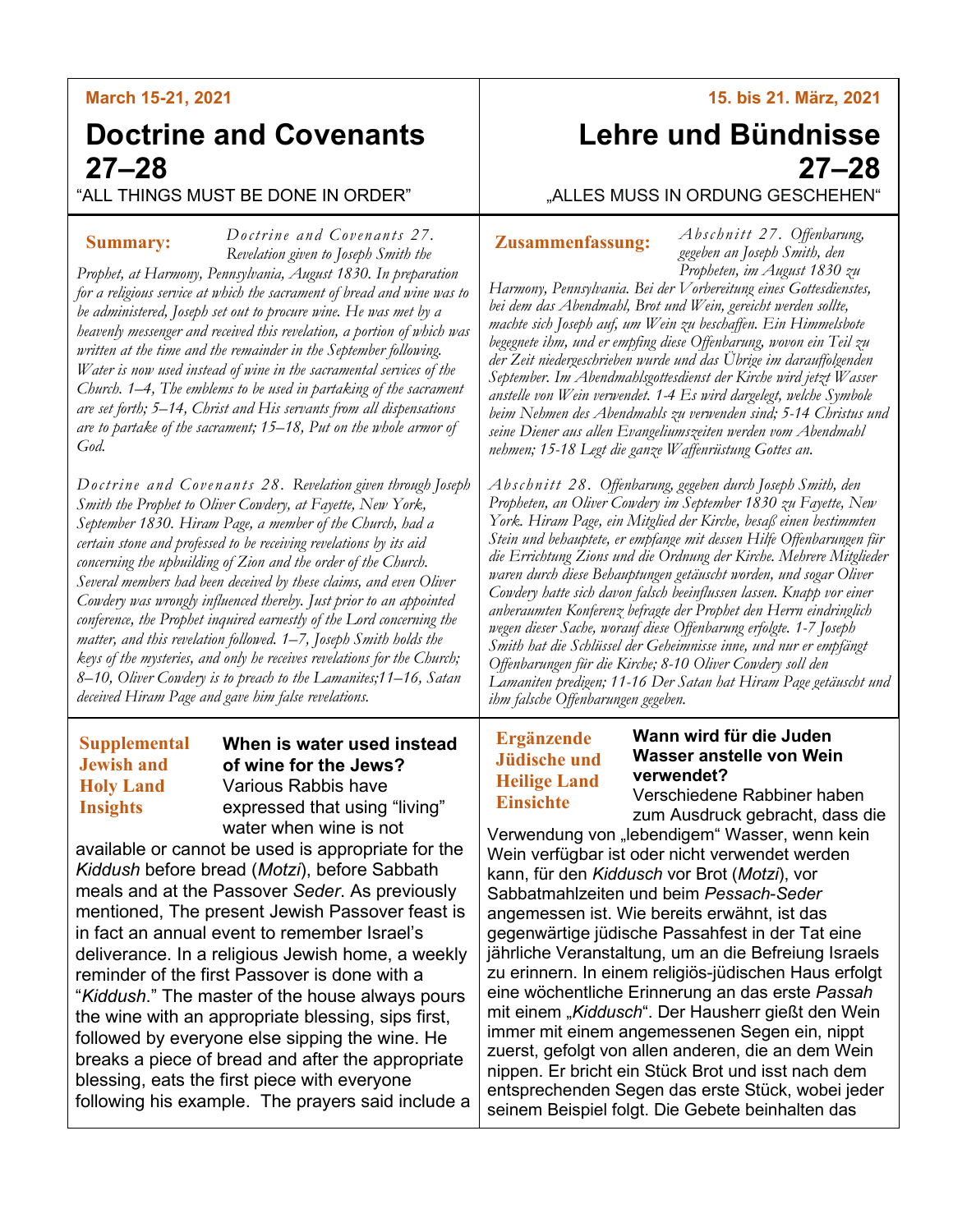| promise that in the future another deliverance<br>would occur greater than the first Passover."<br>Weekly, Latter-day Saints take a "sacrament" that<br>consists of bread that is broken, blessed and the<br>presiding Elder partakes first, then water<br>(nowadays, water instead of wine) is blessed.<br>Again the presiding authority partakes first and<br>then everyone follows. This is done in<br>"remembrance" of the greater deliverance<br>provided by the Savior's atonement.                                                                                                                                                                                                                                                                                                                                                                                                                                                                                                                                                                                                                                                                                                                                                                                                                                                                                          | Versprechen, dass in Zukunft eine weitere Befreiung<br>stattfinden wird, die größer ist als das erste Passah.<br>Wöchentlich nehmen die Heiligen der Letzten Tage<br>ein "Abendmahl", das aus zerbrochenem,<br>gesegnetem Brot besteht, und der präsidierende<br>Älteste nimmt zuerst teil, dann wird Wasser<br>(heutzutage Wasser statt Wein) gesegnet. Wieder<br>nimmt die vorsitzende Behörde zuerst teil und dann<br>folgen alle. Dies geschieht in "Erinnerung" an die<br>größere Befreiung durch das Sühnopfer des<br>Erretters.                                                                                                                                                                                                                                                                                                                                                                                                                                                                                                                                                                                                                                                                                                                                                                                                                                                |
|------------------------------------------------------------------------------------------------------------------------------------------------------------------------------------------------------------------------------------------------------------------------------------------------------------------------------------------------------------------------------------------------------------------------------------------------------------------------------------------------------------------------------------------------------------------------------------------------------------------------------------------------------------------------------------------------------------------------------------------------------------------------------------------------------------------------------------------------------------------------------------------------------------------------------------------------------------------------------------------------------------------------------------------------------------------------------------------------------------------------------------------------------------------------------------------------------------------------------------------------------------------------------------------------------------------------------------------------------------------------------------|---------------------------------------------------------------------------------------------------------------------------------------------------------------------------------------------------------------------------------------------------------------------------------------------------------------------------------------------------------------------------------------------------------------------------------------------------------------------------------------------------------------------------------------------------------------------------------------------------------------------------------------------------------------------------------------------------------------------------------------------------------------------------------------------------------------------------------------------------------------------------------------------------------------------------------------------------------------------------------------------------------------------------------------------------------------------------------------------------------------------------------------------------------------------------------------------------------------------------------------------------------------------------------------------------------------------------------------------------------------------------------------|
| How does the sacrament remind me of life,<br>death, and resurrection?<br>There is a certain symbolism to covering the<br>emblems of bread and water with a white sheet in<br>remembrance of His death and resurrection. That<br>is similar to many customs of covering the<br>deceased with a white sheet. The religious Jews<br>empty all containers holding water in symbolism<br>of the life having left the body. The sacrament<br>using water represents the "Fountain of Living<br>Waters," who lives! (1 Nephi 11:25)                                                                                                                                                                                                                                                                                                                                                                                                                                                                                                                                                                                                                                                                                                                                                                                                                                                       | Wie erinnert mich das Abendmahl an Leben, Tod<br>und Auferstehung?<br>Es ist eine gewisse Symbolik, die Embleme von Brot<br>und Wasser mit einem weißen Laken zu bedecken,<br>um an seinen Tod und seine Auferstehung zu<br>erinnern. Das ähnelt vielen Sitten, den Verstorbenen<br>mit einem weißen Laken zu bedecken. Die religiösen<br>Juden leeren alle Behälter mit Wasser als Symbol für<br>das Leben, das den Körper verlassen hat. Das<br>Sakrament mit Wasser repräsentiert den "Quelle<br>lebendigen Wassers." Er lebt! (1 Nephi 11:25)                                                                                                                                                                                                                                                                                                                                                                                                                                                                                                                                                                                                                                                                                                                                                                                                                                     |
| How can I appreciate the meaning of the<br>sacrament being an eternal ordinance?<br>There is a lesson in going back to the "learning of<br>the fathers." The Hebrew word for "to go back" or<br>"to return" is la-shuv, is the same as "repent." The<br>sacrament is a covenant of repentance. "Say<br>nothing but repentance unto this generation; keep<br>my commandments and assist to bring forth my<br>work, according to my commandments, and you<br>shall be blessed." (Doctrine & Covenants 6:9) The<br>eternal aspect is reflected in the word<br>"everlasting." "Everlasting is also used to signify<br>the eternal, lasting, and enduring nature of some<br>particular thing. For instance: the 'everlasting<br>covenant' (D. & C. 1:15), 'the everlasting gospel'<br>$(D. & C. 36:5)$ , 'songs of everlasting joy' $(D. & C.$<br>45:71), 'an everlasting inheritance' (D. & C 57:5),<br>'the everlasting hills.' (D. & C. 133:31.)" (Mormon<br>Doctrine, Bruce R. McConkie, Pg.243) Moreover,<br>combining an understanding of the "Learning of<br>the Jews" and realizing the "mysteries" of the<br>Lord, can help us understand the eternal nature<br>of covenants "For he that diligently seeketh shall<br>find; and the mysteries of God shall be unfolded<br>unto them, by the power of the Holy Ghost, as<br>well in these times as in times of old, and as well | Wie kann ich die Bedeutung des Abendmahls als<br>ewige Verordnung einschätzen?<br>Es ist eine Lektion, zum "Lernen der Väter"<br>zurückzukehren. Das hebräische Wort für<br>"zurückgehen" oder "zurückkehren" ist la-shuv und<br>ist dasselbe wie "bereuen." Das Abendmahl ist ein<br>Bund der Umkehr "Sag dieser Generation nichts als<br>Buße; Halte meine Gebote und hilf mit, meine Arbeit<br>gemäß meinen Geboten hervorzubringen, und du<br>wirst gesegnet sein." (Lehre und Bündnisse 6:9) Der<br>ewige Aspekt spiegelt sich im Wort "Ewig" wider.<br>"Immerwährener" wird auch verwendet, um die<br>ewige, dauerhafte und dauerhafte Natur einer<br>bestimmten Sache zu bezeichnen. Zum Beispiel: der<br>"immerwährener Bund" (LuB 1:15), "das<br>immerwährener Evangelium" (LuB 36:5), "Lieder<br>immerwährener Freude" (LuB 45:71), "ein<br>immerwährener Erbe" (LuB 57:5), "die<br>immerwährener Hügel" (LuB 133: 31)." (Mormon<br>Doctrine, Bruce R. McConkie, S. 243) Darüber hinaus<br>kann es uns helfen, ein Verständnis des "Lernens<br>der Juden" zu kombinieren und die "Geheimnisse"<br>des Herrn zu erkennen Verstehe die ewige Natur der<br>Bündnisse. "Denn wer fleißig sucht, wird finden; und<br>die Geheimnisse Gottes werden ihnen durch die<br>Macht des Heiligen Geistes entfaltet werden, in<br>dieser Zeit ebenso wie in alter Zeit, und in alter Zeit |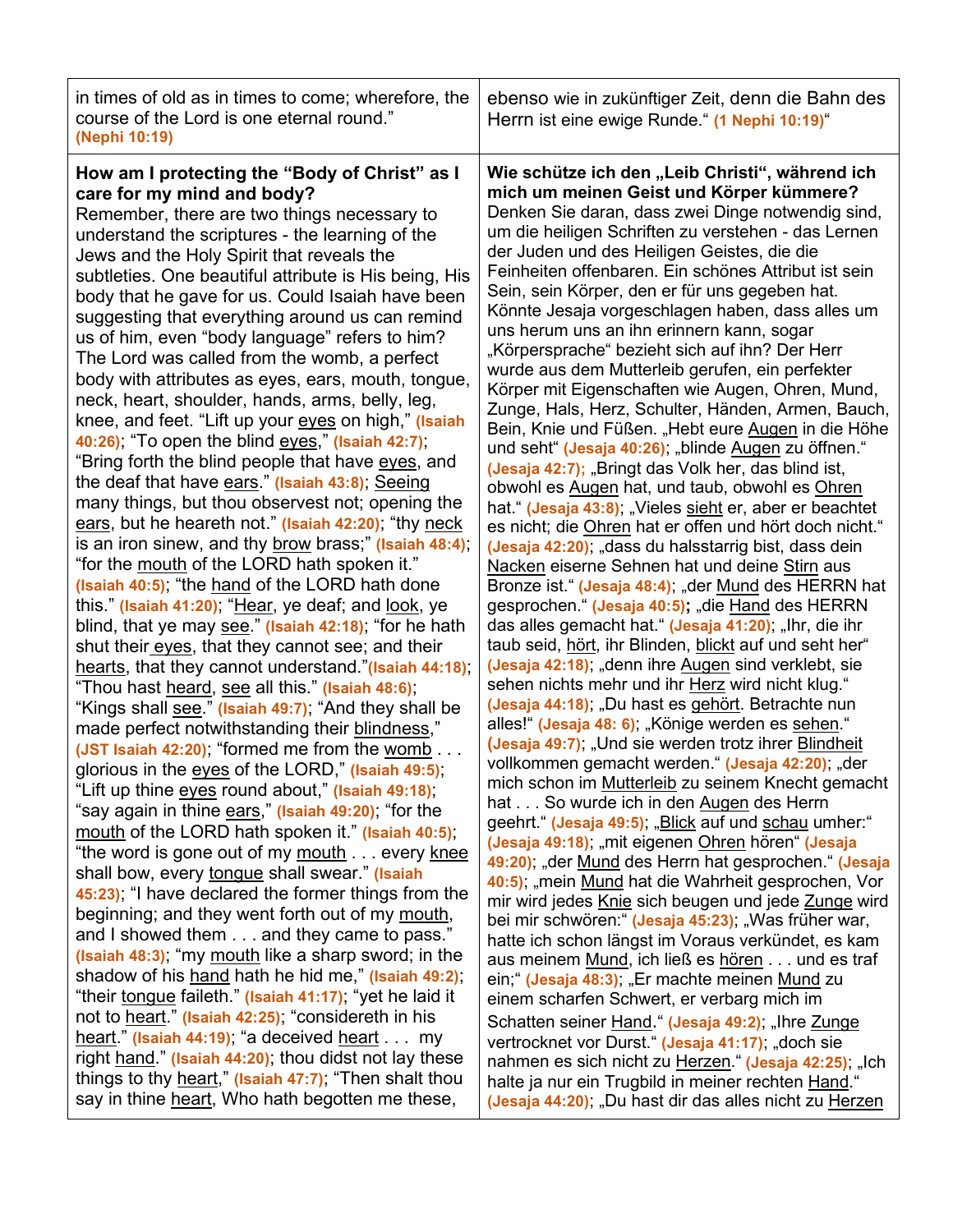| seeing I have lost my children," (Isaiah 49:21); "He     |  |  |
|----------------------------------------------------------|--|--|
| hath no hands." (Isaiah 45:9); "and concerning the       |  |  |
| work of my hands." (Isaiah 45:11); "my hands,            |  |  |
| have stretched out the heavens." (Isaiah 45:12); "I      |  |  |
| have graven thee upon the palms of my hands."            |  |  |
| (Isaiah 49:16), "make bare the leg, uncover the          |  |  |
| thigh." (Isaiah 47:2); "the Lord GOD will come with      |  |  |
| strong hand, and his arm shall rule for him:"            |  |  |
| (Isaiah 40:10), "he shall gather the lambs with his      |  |  |
| arm, and carry them in his bosom." (Isaiah 40:11);       |  |  |
| "his arm shall be on the Chaldeans." (Isaiah 48:14),     |  |  |
| "with the strength of his arms." (Isaiah 44:12); "I will |  |  |
| lift up mine hand to the Gentiles, and set up my         |  |  |
| standard to the people: and they shall bring thy         |  |  |
| sons in their arms, and thy daughters shall be           |  |  |
| carried upon their shoulders." (Isaiah 49:22); "with     |  |  |
| his feet." (Isaiah 41:3); "And kings shall be thy        |  |  |
| nursing fathers, and their queens thy nursing            |  |  |
| mothers: they shall bow down to thee with their          |  |  |
| face toward the earth, and lick up the dust of thy       |  |  |
| feet;" (Isaiah 49:23); "called him to his foot," (Isaiah |  |  |
| 41:2). This constant use of body language can be         |  |  |
| seen as a metaphor of the "Body of Christ." "Now         |  |  |
| ye are the body of Christ, and members in                |  |  |
| particular." (1 Corinthians 12:27)                       |  |  |
|                                                          |  |  |

### **How have revelatory tools been used in the past?**

"On the breastplate were embedded 12 precious stones, one for each of the tribes of Israel, and the Talmud speculates that the oracular message was miraculously spelled out by the protruding of letters out of the tribal names inscribed on the stones." **(Encyclopedia Judaica Jr.)** As we studied in a previous section, since the *Urim* and *Thummin* were revelatory tools, it is possible that they represent or operate on a simple principle of revelation, study then ask. The answer, if we are ready, will be yes or no. Think of it as one answer points up and the other points down. This is as simple as the most complicated computer which works on one and zero, yes and no. "But, behold, I say unto you, that you must study it out in your mind; then you must ask me if it be right, and if it is right I will cause that your bosom shall burn within you; therefore, you shall feel that it is right." **(Doctrine & Covenants 9:8)** From the "topical guide" we read, "For millennia, many people throughout the world have accepted the idea that physical objects can be used for sacred purposes. The

genommen, " (Jesaja 47:7); "Dann wirst du dich in deinem Herzen fragen: Wer hat mir diese (Kinder) geboren?" (Jesaja 49:21) "... über das Werk meiner Hände?" (Jesaja 45:11); "Ich habe den Himmel ausgespannt mit meinen Händen." **(Jesaja 45:12)**; "Ich habe dich eingezeichnet in meine Hände**." (Jesaja 49:16)**; "Heb deine Schleppe hoch, entblöße die Beine." **(Jesaja 47:2)**; "Der Herr, GOTT, wird mit starker Hand kommen, und sein Arm wird für ihn herrschen" (Jesaja 40:10). "Er sammelt sie mit starker Hand. Die Lämmer trägt er auf dem Arm." **(Jesaja 40:11)**; "Sein Arm wird es an den Chaldäern bewirken." (Jesaja 48:14); "bearbeitet es mit kräftigem Arm." (Jesaja 44:12); "ich hebe die Hand in Richtung der Völker, ich errichte für die Nationen ein Zeichen und sie bringen auf ihren Armen deine Söhne herbei und tragen deine Töchter auf ihren Schultern." **(Jesaja 49:22)**; "berührt kaum mit den Füßen den Weg." **(Jesaja 41:3)**; "Mit dem Gesicht zur Erde werfen sie sich nieder vor dir und lecken dir den Staub von den Füßen." (Jesaja 49:23); "berührt kaum mit den Füßen den Weg." **(Jesaja 41:3)**. Dieser ständige Gebrauch der Körpersprache kann als Metapher des "Leibes Christi" angesehen werden. "Ihr aber seid der Leib Christi und jeder Einzelne ist ein Glied an ihm." **(1.Korinther 12:27)**

### **Wie wurden Offenbarungswerkzeuge in der Vergangenheit eingesetzt?**

"Auf dem Brustpanzer waren 12 Edelsteine eingebettet, einer für jeden der Stämme Israels, und der Talmud spekuliert, dass die Orakelbotschaft auf wundersame Weise durch das Herausragen von Buchstaben aus den auf den Steinen eingeschriebenen Stammesnamen formuliert wurde." **(Enzyklopädie Judaica Jr.)** Da wir in einem früheren Abschnitt studiert haben, ist es möglich, dass *Urim* und *Thummin* ein einfaches Prinzip der Offenbarung darstellen oder nach diesem arbeiten. Die Antwort lautet, wenn wir bereit sind, Ja oder Nein. Stellen Sie sich vor, eine Antwort zeigt nach oben und die andere nach unten. Dies ist so einfach wie der komplizierteste Computer, der mit Eins und Null arbeitet, ja und nein. "Aber siehe, ich sage dir: Du musst es mit deinem Verstand durcharbeiten; dann musst du mich fragen, ob es recht ist, und wenn es recht ist, werde ich machen, dass dein Herz in dir brennt; darum wirst du fühlen, dass es recht ist." **(Lehre und Bündnisse 9:8)** Aus dem "aktuellen Leitfaden" lesen wir: "Seit Jahrtausenden haben viele Menschen auf der ganzen Welt die Idee akzeptiert, dass physische Objekte für heilige Zwecke verwendet werden können. Die Bibel bestätigt, dass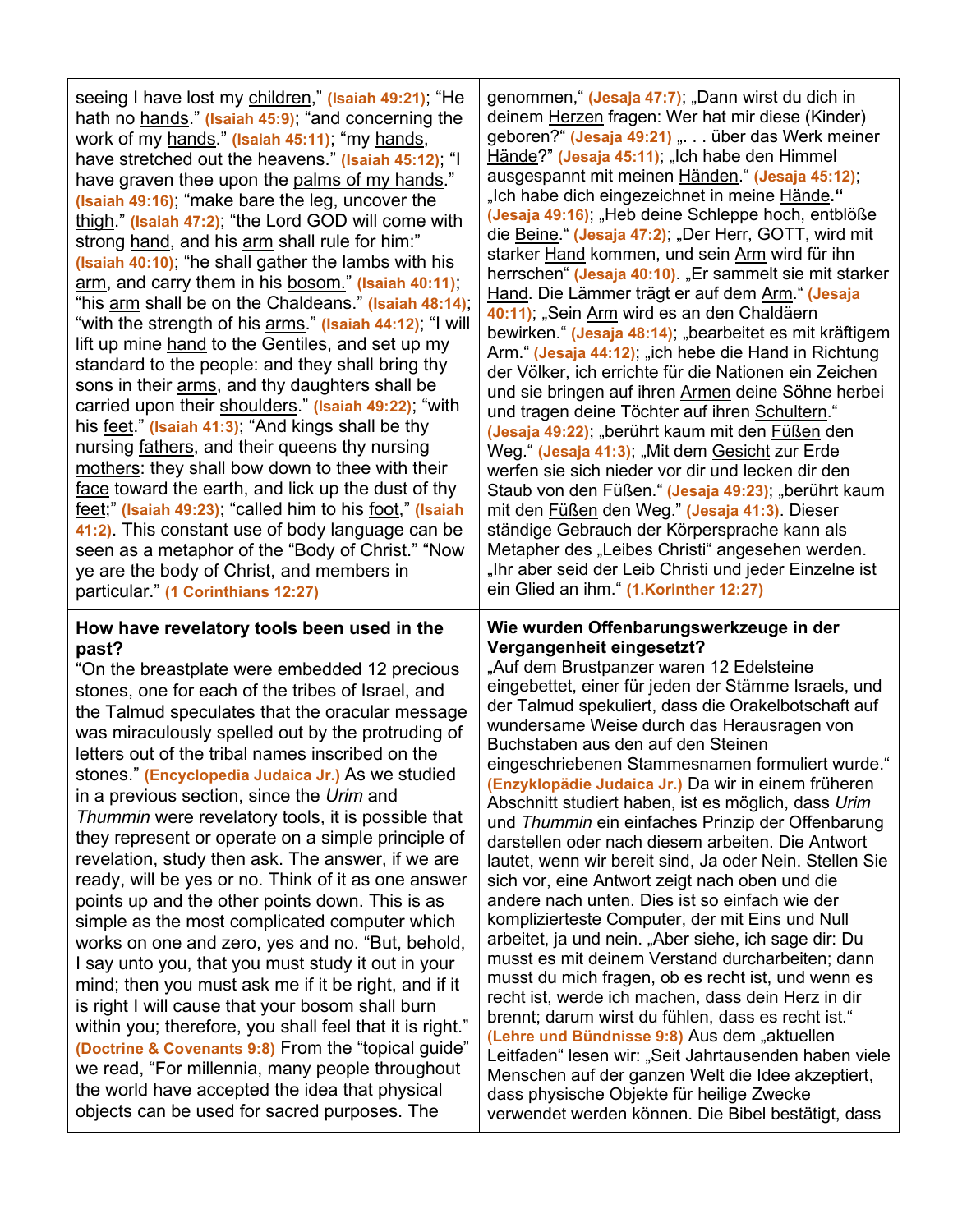Bible affirms that God worked through objects such as the rod of Aaron, a brass serpent, and the ark of the covenant. Jesus later healed a blind man by applying spittle to the man's eyes. The Book of Mormon describes a sacred purpose for specially designated stones. In one passage, the brother of Jared asked the Lord to touch 16 small stones, which were "white and clear, even as transparent glass" **(Ether 3:1)**. After the Lord's finger touched the stones, they provided light for the Jaredites as they journeyed across the ocean. Another verse speaks of sacred stones that "shall magnify to the eyes of men these things which ye shall write" **(Ether 3:24)**. In the Book of Mormon, the functional Liahona led the righteous descendants of Lehi. Its presence was a reminder that the Lord would lead his people. In the Bible, the cloud and pillar (as well as the raised serpent) was a reminder that God would lead Israel through the wilderness. "The Tabernacle stood in the center of the Israelite camp and a cloud rested over it. When the cloud lifted, it was considered a divine signal to move the camp. A silver trumpet was sounded, the Levites dismantled the Tabernacle and transported it to its next resting place." **(Encyclopedia Judaica Jr.)** "To typify Christ and point attention to the salvation which would come because he would be lifted up on the cross, Moses (as commanded by the Lord) made a brazen serpent and lifted it up on a pole. Then those of the children of Israel who were bitten by poisonous serpents were healed by looking upon the serpent, while those who refused to look died of the poisonous bites. **(Num. 21:4-9)** This performance was a ceremony in Israel which was intended to show the people that by looking to Christ they would be saved with eternal life, but by refusing to look to him they would die spiritually **(John 3:14-15**; **Alma 33:19-22)**; **(Hela. 8:14-15)** The brazen serpent was kept as a symbol in Israel until the time of Hezekiah, who broke it in pieces to keep apostate Israel of his day from burning incense to it. **(2 Kings 18:4)**" **(Bruce R. McConkie, Mormon Doctrine, p.104)**

## **How can I better understand the term "mysteries?"**

The pattern of directional tools is a metaphor to have us turn and "look up" in order to be "lifted

Gott Gegenstände wie den Stab Aarons, eine Messingschlange und die Bundeslade durchgearbeitet hat. Jesus heilte später einen Blinden, indem er Spucke auf die Augen des Mannes auftrug. Das Buch Mormon beschreibt einen heiligen Zweck für speziell bezeichnete Steine. In einer Passage bat der Bruder von Jared den Herrn, 16 kleine Steine zu berühren, die "weiß und klar, sogar als transparentes Glas" waren **(Ether 3: 1)**. Nachdem der Finger des Herrn die Steine berührt hatte, versorgten sie die Jarediten mit Licht, als sie über den Ozean reisten. Ein anderer Vers spricht von heiligen Steinen, die "die Dinge, die ihr schreiben sollt, vor den Augen der Menschen vergrößern werden" **(Ether 3:24)**. Im Buch Mormon führte der funktionierende Liahona die rechtschaffenen Nachkommen von Lehi. Seine Anwesenheit war eine Erinnerung daran, dass der Herr sein Volk führen würde. In der Bibel erinnerten die Wolke und die Säule (sowie die erhobene Schlange) daran, dass Gott Israel durch die Wüste führen würde. "Die Stiftshütte stand in der Mitte des israelitischen Lagers und eine Wolke ruhte darüber. Als sich die Wolke hob, galt dies als göttliches Signal, das Lager zu bewegen. Eine silberne Posaune ertönte, die Leviten zerlegten das Tabernakel und transportierten es zu seiner nächsten Ruhestätte " **(Enzyklopädie**  Judaica Jr.) "Um Christus zu verkörpern und auf die Erlösung aufmerksam zu machen, die kommen würde, weil er am Kreuz emporgehoben würde, machte Moses (wie vom Herrn geboten) eine dreiste Schlange und hob sie auf eine Stange. Dann wurden diejenigen der Kinder Israel, die von giftigen Schlangen gebissen wurden, geheilt, indem sie auf die Schlange schauten, während diejenigen, die sich weigerten, hinzuschauen, an den giftigen Bissen starben. **(Num. 21:4-9)** Diese Aufführung war eine Zeremonie in Israel, die den Menschen zeigen sollte, dass sie durch den Blick auf Christus mit ewigem Leben gerettet werden würden, aber wenn sie sich weigern, auf ihn zu schauen, würden sie geistlich sterben **(Johannes 3:14-15)**; **(Alma 33:19-22)**; **(Hela. 8:14-15)** Die dreiste Schlange wurde in Israel bis zur Zeit Hiskias als Symbol aufbewahrt, der sie in Stücke brach, um den Abtrünnigen Israel seiner Zeit davon abzuhalten, Weihrauch zu brennen. **(2.Könige 18:4)**" **(Bruce R. McConkie, Mormon Doctrine, S.104)**

# Wie kann ich den Begriff "Geheimnisse" besser **verstehen?**

Das Muster der Richtungswerkzeuge ist eine Metapher dafür, dass wir uns umdrehen und "nach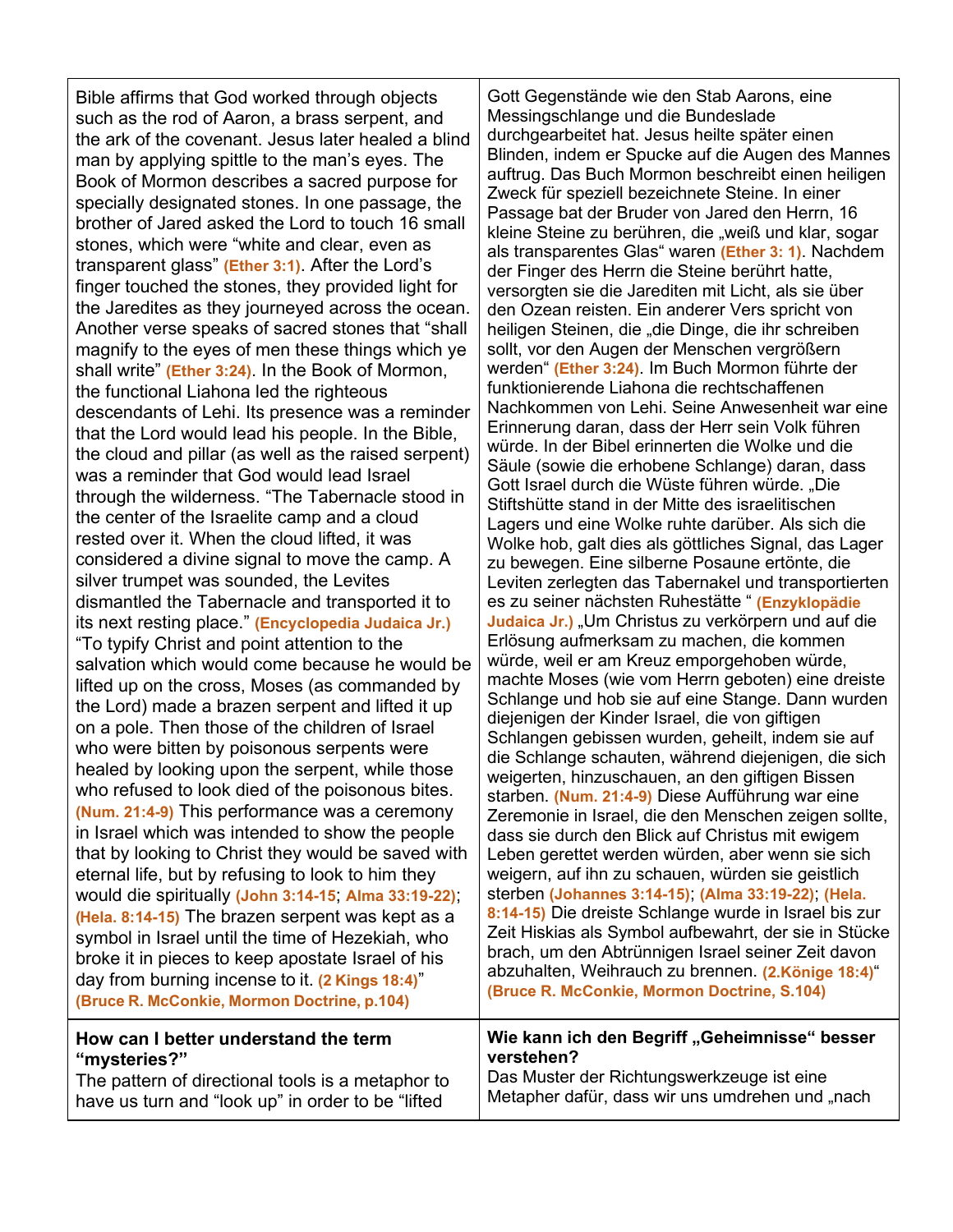| up." As with all prophets of God, the message is:<br>improving, changing, and turning toward God ("to<br>turn" is the word "repentance" in Hebrew).<br>Various metaphors were used by various<br>prophets, and Hosea chooses the tender subject<br>of marriage and moral fidelity to emphasize the<br>nurturing and forgiving nature of our Father in<br>Heaven. Nephi wrote, "highly favored of the Lord<br>in all my days; yea, having had a great knowledge<br>of the goodness and the mysteries of God." (1<br>Nephi 1:1-2). Nephi uses a synonym for mysteries<br>as the "subtle understanding" of God's word. This<br>is available through the Gift of the Holy Ghost.<br>(1 Nephi 10:19)                                                                                                                                                                                                                                                                                                                                                                                                                                                                                                                                                                                                                                                                                                                                                                                              | oben schauen", um "angehoben" zu werden. Wie bei<br>allen Propheten Gottes lautet die Botschaft:<br>Verbesserung, Veränderung und Hinwendung zu<br>Gott ("sich umdrehen" ist das hebräische Wort<br>"Umkehr"). Verschiedene Metaphern verwendeten<br>verschiedene Propheten, und Hosea wählte das<br>zarte Thema Ehe und moralische Treue, um die<br>pflegende und vergebende Natur unseres<br>himmlischen Vaters hervorzuheben. Nephi schrieb:<br>"da mir der Herr jedoch alle meine Tage auch viel<br>Gunst erwiesen hat; ja, da mir eine reiche Erkenntnis<br>von der Güte Gottes und seinen Geheimnissen<br>zuteilgeworden ist. "(1 Nephi 1: 1-2). Nephi verwendet<br>ein Synonym für Mysterien als "subtiles Verständnis"<br>von Gottes Wort. Dies ist durch die Gabe des<br>Heiligen Geistes möglich. (1 Nephi 10:19)                                                                                                                                                                                                                                                                                                                                                                                                                                                                                                                                                                                                                                                                                                                                                                                                                  |
|----------------------------------------------------------------------------------------------------------------------------------------------------------------------------------------------------------------------------------------------------------------------------------------------------------------------------------------------------------------------------------------------------------------------------------------------------------------------------------------------------------------------------------------------------------------------------------------------------------------------------------------------------------------------------------------------------------------------------------------------------------------------------------------------------------------------------------------------------------------------------------------------------------------------------------------------------------------------------------------------------------------------------------------------------------------------------------------------------------------------------------------------------------------------------------------------------------------------------------------------------------------------------------------------------------------------------------------------------------------------------------------------------------------------------------------------------------------------------------------------|----------------------------------------------------------------------------------------------------------------------------------------------------------------------------------------------------------------------------------------------------------------------------------------------------------------------------------------------------------------------------------------------------------------------------------------------------------------------------------------------------------------------------------------------------------------------------------------------------------------------------------------------------------------------------------------------------------------------------------------------------------------------------------------------------------------------------------------------------------------------------------------------------------------------------------------------------------------------------------------------------------------------------------------------------------------------------------------------------------------------------------------------------------------------------------------------------------------------------------------------------------------------------------------------------------------------------------------------------------------------------------------------------------------------------------------------------------------------------------------------------------------------------------------------------------------------------------------------------------------------------------------------|
| How can I discern the differences of<br>revelations for me and for the Church?<br>"(There was) often such opposition on the part of<br>the prophet when called on to prophesy? Why,<br>too, such an outpouring of divine<br>encouragement? The prophetic office was not an<br>easy one to bear. The distinction of being chosen<br>by God was matched by rejection on the part of<br>the people. The prophet was a solitary individual<br>whose life was marked by loneliness and<br>bitterness. The description of the prophet's<br>emotional experience upon receiving a 'stern<br>vision' is at times overwhelming and frightening:<br>his body filled with anguish; his pain is<br>comparable to birth pangs; he is tormented and<br>terror-stricken. "A prime function of the prophet<br>was to defend his people and to act as a mediator<br>on their behalf. He constantly pleaded with Israel<br>to seek God that they might live. He prayed that<br>repentance might have the desired effect of<br>invoking mercy. A prophet was not charged with<br>religious innovation: his function was to clarify the<br>teachings of the Bible. Moses was the 'master of<br>the prophets.' No prophet after him succeeded as<br>he did in penetrating the nature of the Divine."<br>(Encyclopedia Judaica Jr.) "The true Church of<br>Jesus Christ has been restored and is on the<br>earth today. The Church of Jesus Christ of Latter-<br>day Saints has always been led by living prophets | Wie kann ich die Unterschiede der<br>Offenbarungen für mich und für die Kirche<br>erkennen?<br>"(Es gab) oft solche Widerstände seitens des<br>Propheten, wenn er zur Prophezeiung aufgefordert<br>wurde? Warum auch so eine Ausgießung göttlicher<br>Ermutigung? Das prophetische Amt war nicht leicht<br>zu ertragen. Die Unterscheidung, von Gott gewählt<br>zu werden, wurde von der Ablehnung des Volkes<br>begleitet. Der Prophet war ein Einzelgänger, dessen<br>Leben von Einsamkeit und Bitterkeit geprägt war. Die<br>Beschreibung der emotionalen Erfahrung des<br>Propheten beim Empfang einer "strengen Vision" ist<br>manchmal überwältigend und beängstigend: sein<br>Körper ist voller Angst; sein Schmerz ist vergleichbar<br>mit Geburtswehen; er ist gequält und entsetzt. "Eine<br>Hauptaufgabe des Propheten war es, sein Volk zu<br>verteidigen und in seinem Namen als Vermittler zu<br>fungieren. Er flehte Israel ständig an, Gott zu<br>suchen, damit sie leben könnten. Er betete, dass<br>Umkehr den gewünschten Effekt haben möge,<br>Barmherzigkeit zu beschwören. Ein Prophet wurde<br>nicht wegen religiöser Innovation angeklagt: Seine<br>Aufgabe war es, die Lehren der Bibel zu klären.<br>Moses war der "Meister der Propheten". Kein<br>Prophet nach ihm gelang es so sehr, die Natur des<br>Göttlichen zu durchdringen." (Enzyklopädie Judaica<br>Jr.) "Die wahre Kirche Jesu Christi wurde<br>wiederhergestellt und befindet sich heute auf der<br>Erde. Die Kirche Jesu Christi der Heiligen der<br>Letzten Tage wurde immer von lebenden Propheten<br>und Aposteln geführt, die vom Himmel ständig |
| and apostles, who receive constant guidance<br>from heaven. That divine pattern was also true<br>anciently. We learn in the Bible: "Surely the Lord                                                                                                                                                                                                                                                                                                                                                                                                                                                                                                                                                                                                                                                                                                                                                                                                                                                                                                                                                                                                                                                                                                                                                                                                                                                                                                                                          | geführt werden. Dieses göttliche Muster war auch im<br>Altertum wahr. Wir lernen in der Bibel: "Nichts tut<br>Gott, der Herr, ohne dass er seinen Knechten, den                                                                                                                                                                                                                                                                                                                                                                                                                                                                                                                                                                                                                                                                                                                                                                                                                                                                                                                                                                                                                                                                                                                                                                                                                                                                                                                                                                                                                                                                              |